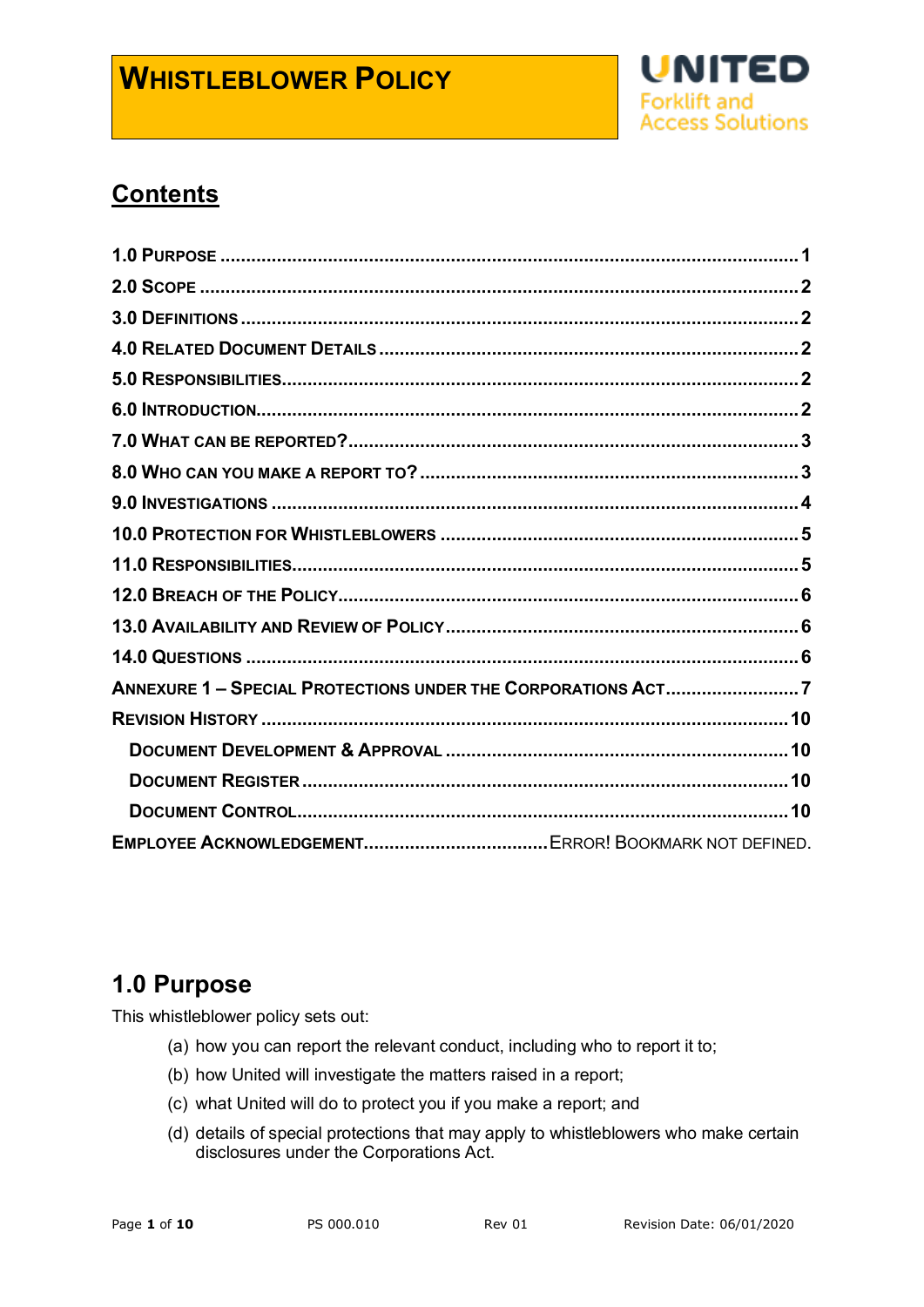

# <span id="page-1-0"></span>**2.0 Scope**

This policy applies to all United directors, current and former employees, any temporary or contract staff, suppliers and employees of suppliers, partners and consultants and also any relative or dependant of people falling within those categories.

# <span id="page-1-1"></span>**3.0 Definitions**

| United Forklift and Access Solutions |  | UFAAS |  |
|--------------------------------------|--|-------|--|
|--------------------------------------|--|-------|--|

### <span id="page-1-2"></span>**4.0 Related Document Details**

| Document Index Code   Document Name |  |
|-------------------------------------|--|
|                                     |  |
|                                     |  |

### <span id="page-1-3"></span>**5.0 Responsibilities**

| Managers/Supervisors | Ensure compliance with this policy.                            |
|----------------------|----------------------------------------------------------------|
| Employees            | Complying at all times with the requirements of the<br>policy. |

# <span id="page-1-4"></span>**6.0 Introduction**

- 6.1 United Equipment Pty Ltd (UFAAS) is committed to conducting its operations and business activities with integrity, in compliance with all applicable laws and in accordance with the highest standards of ethical behaviour.
- 6.2 As an important part of this commitment, United encourages the reporting of unethical, illegal, fraudulent or otherwise undesirable conduct involving United and its people.
- 6.3 United will respect your rights to confidentiality and anonymity and to be protected from victimisation in the event you make a report in accordance with this whistleblower policy.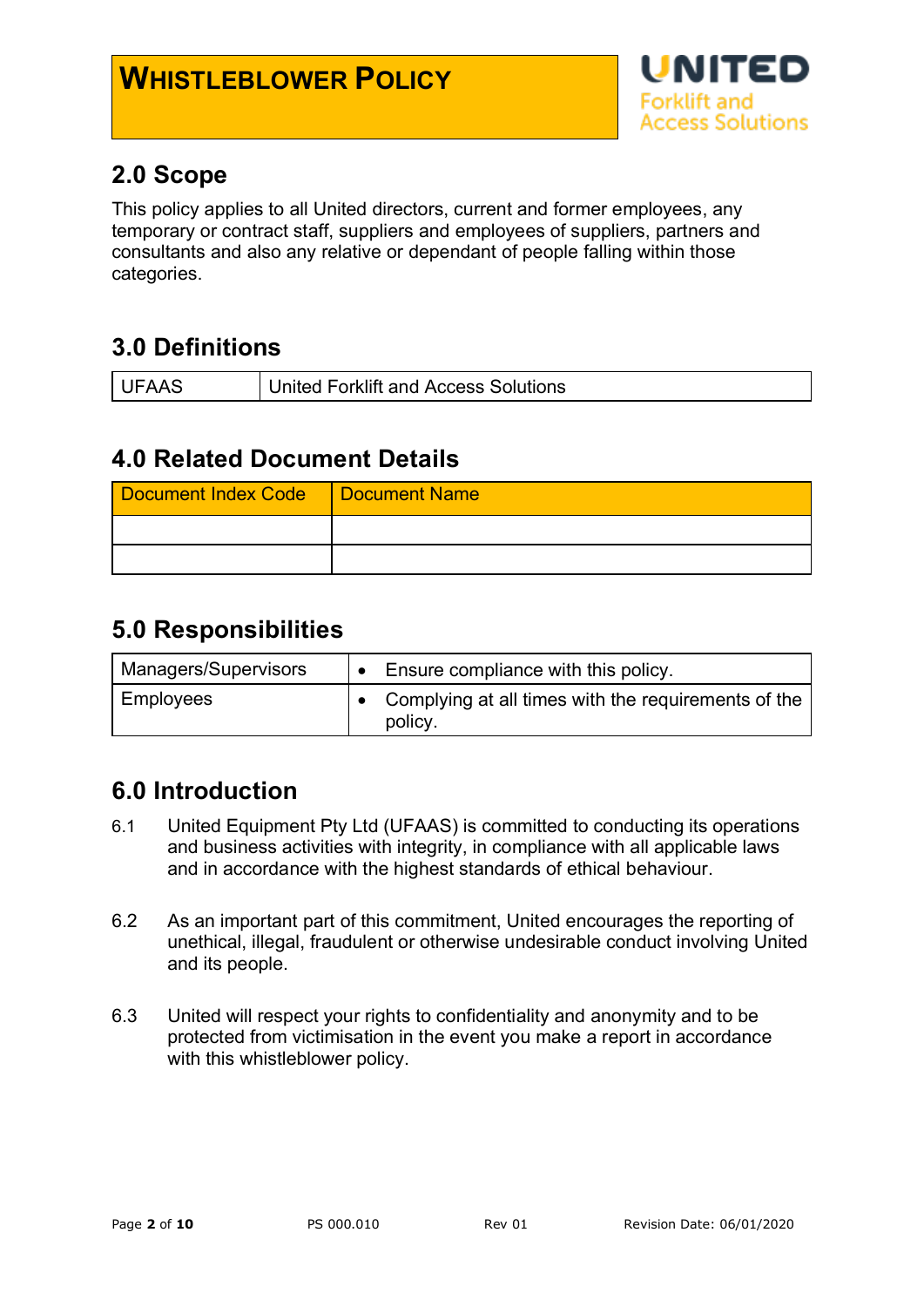

### <span id="page-2-0"></span>**7.0 What can be reported?**

- 7.1 If you know or reasonably suspect that illegal, unethical, fraudulent or undesirable conduct has occurred at United then we encourage you to report it.
- 7.2 Examples of what can be reported include, but are not limited to, conduct that:
	- is dishonest, fraudulent or corrupt, including bribery;
	- is illegal, such as theft, violence, harassment or intimidation;
	- involves improper or misleading accounting or financial reporting practices;
	- is unethical or in breach of the United Code of Conduct or other internal policies;
	- involves unsafe work practices or poses a risk to health and safety or to the environment;
	- is dangerous, oppressive or discriminatory, including bullying or victimisation; or
	- may cause loss to United or damage its reputation or interests.
- 7.3 Importantly, this policy does not apply to disclosures that **concern 'personal work- related grievances**. Generally, these are grievances relating to an employee's current or former employment that have implications for that person personally related grievances include an interpersonal conflict you have with another employee or where you are dissatisfied with employment conditions that are personal to you.
- 7.4 Annexure 1 outlines special protections for whistleblowers disclosing misconduct or an improper state of affairs or circumstances under the Corporations Act.

# <span id="page-2-1"></span>**8.0 Who can you make a report to?**

- 8.1 United encourages employees and contractors to raise matters of concern with your manager in the first instance, however we understand this may not always be possible or appropriate in the circumstances. Further, to be afforded the protections described in this policy your report must be validly made to eligible persons (as set out below in section 5.2 and Annexure 1 of this policy).
- 8.2 United has nominated the following team members to be Whistleblower Disclosure Officers and, assuming you are comfortable to do so, we request that you initially contact one of the following to raise your concerns: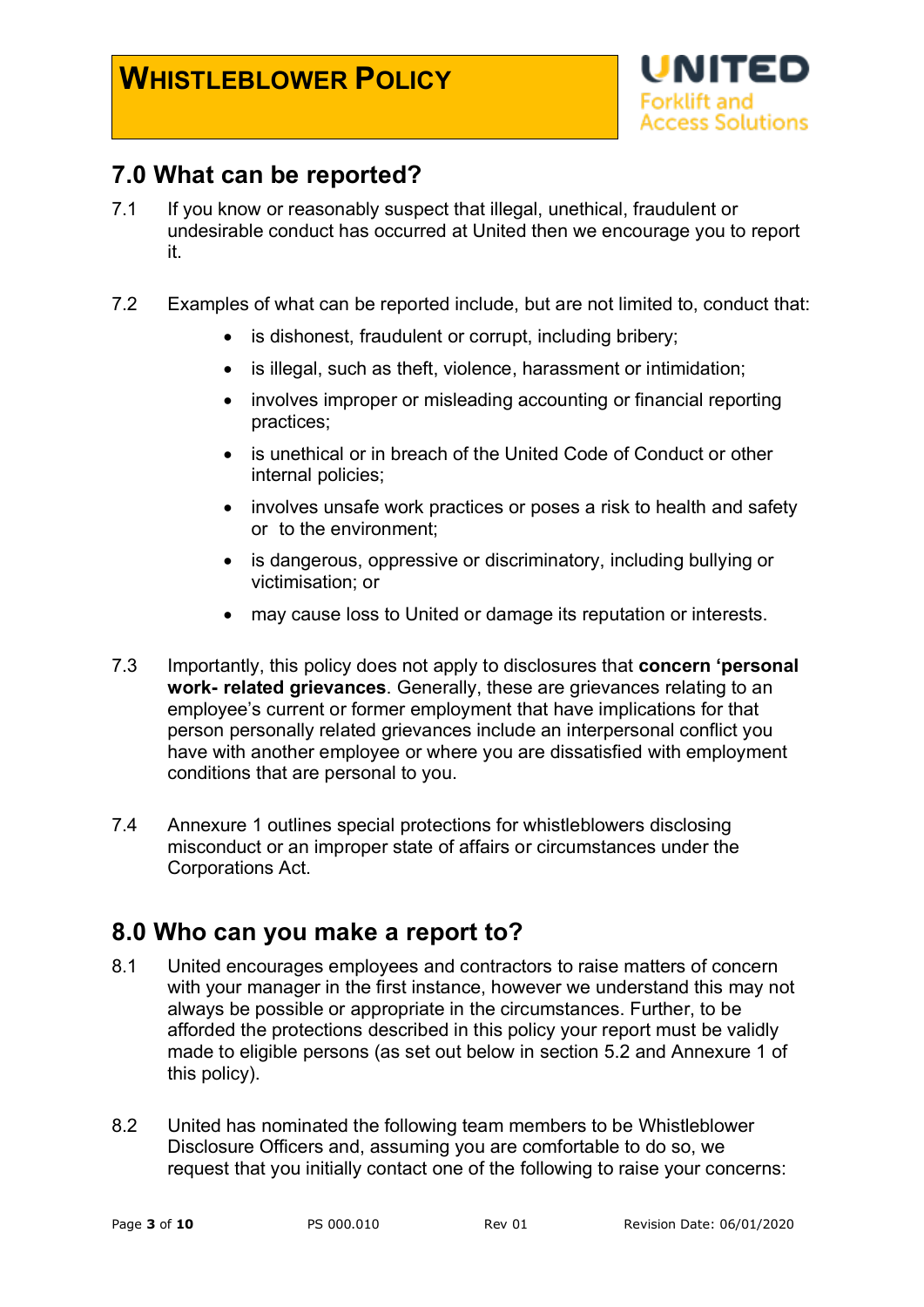

#### **Whistleblower Disclosure Officers:**

| <b>General Counsel</b>                          | Phone:           | 03 9566 0622                                   |
|-------------------------------------------------|------------------|------------------------------------------------|
| <b>Elphinstone Group</b>                        | Email:           | phansen@elphinstonegroup.com.au                |
| Peter Hansen                                    |                  |                                                |
| <b>Managing Director</b>                        | Phone:           | 08 61669804                                    |
| David Maxwell<br><b>Chief Financial Officer</b> | Email:<br>Phone: | dmaxwell@unitedequipment.com.au<br>08 61669805 |
| Craig Cutbush                                   | Email:           | ccutbush@unitedequipment.com.au                |

- 8.3 You may also raise your concern with any director, officer or senior manager of United, or send details by post to PO Box 624 Welshpool DC WA 6986, marked "Private and Confidential" to the attention of one of the Whistleblower Disclosure Officers.
- 8.4 While you may make a report anonymously, United encourages you to identify yourself so that we can better support and protect you. Anonymous reports may in some cases hinder our ability to properly investigate and deal with the reported conduct or to provide feedback and support to the reporter.

### <span id="page-3-0"></span>**9.0 Investigations**

- 9.1 United takes all reports under this policy seriously and will investigate all matters raised as soon as practicable after the disclosure has been made.
- 9.2 Investigations will differ depending on the particular disclosure; however, every investigation will be conducted in an objective, balanced and fair manner and otherwise as appropriate having regard to the nature of the matters disclosed and the circumstances under which the report is made.
- 9.3 Where appropriate United may appoint an external investigator to assist in the investigation of the matters raised. This may include sharing your details, which will be done with your consent.
- 9.4 Unless you wish to remain anonymous, United or its appointed investigator will contact you to discuss the investigation process in detail. Where it is appropriate, United will provide feedback to you regarding the progress and/or outcomes of the investigation (subject to confidentiality and privacy considerations, including in relation to those against whom claims may have been made).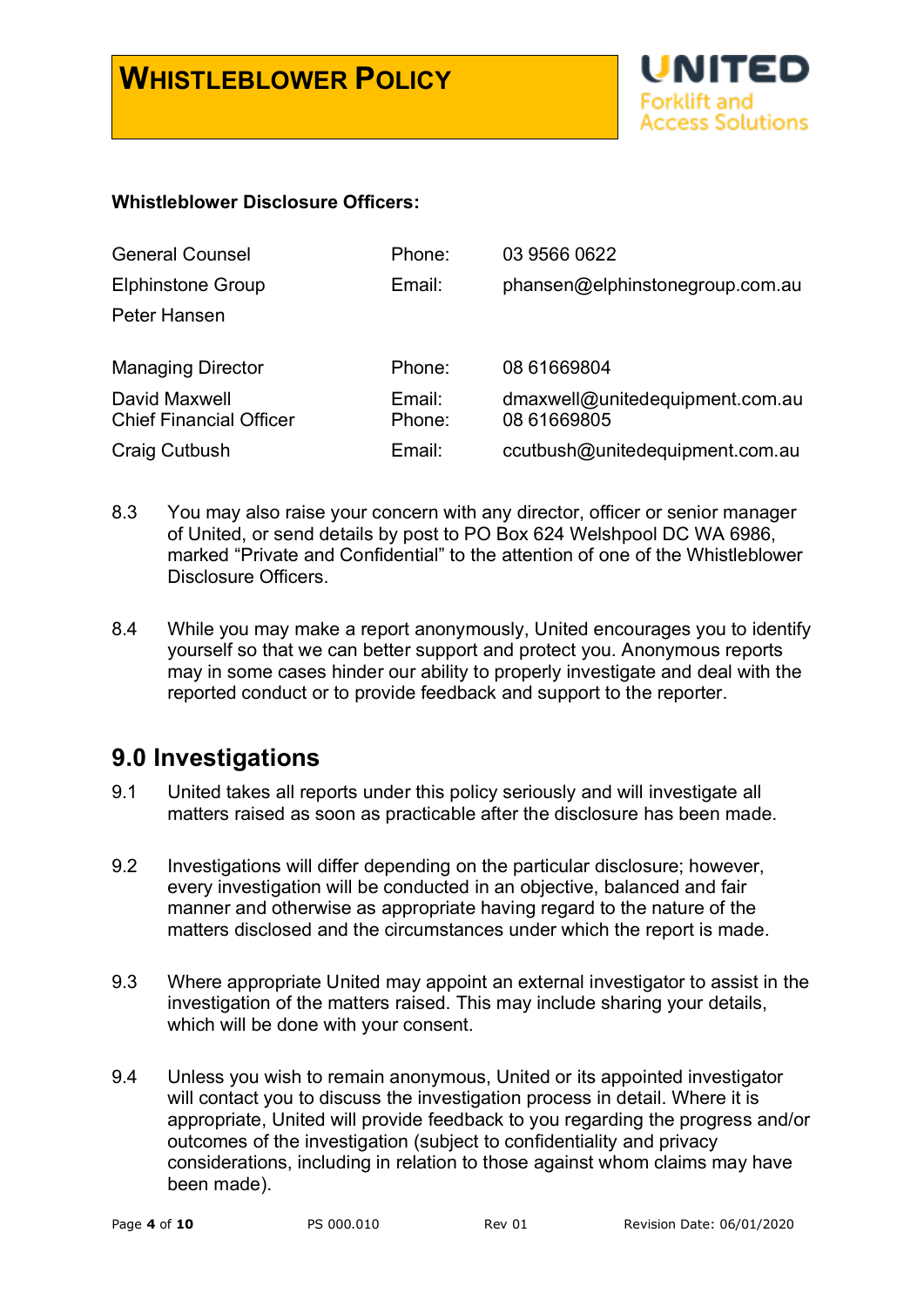

9.5 If you make the report anonymously, United will conduct the investigation on the basis of the information that has been provided.

### <span id="page-4-0"></span>**10.0 Protection for Whistleblowers**

- 10.1 As a whistleblower, you will receive protection against detrimental conduct as a result of your disclosure, including protection from:
	- dismissal;
	- reduction in your position or duties;
	- discrimination, harassment, intimidation or psychological harm; and
	- any other damage, including to property, reputation, business or financial position.
- 10.2 If you make a disclosure, your identity will only be shared if:
	- you give your consent to share that information; or
	- the disclosure is allowed or required by law (for example, disclosure to a lawyer to get legal advice relating to whistleblowing laws).
- 10.3 In the case of information likely to identify you, if it is reasonably necessary to share the information for the purposes of an investigation, all reasonable steps will be taken to reduce the risk that you will be identified.
- 10.4 The non-identifying content of your disclosure may need to be shared in order to report a matter of significance to United's Board of Directors.
- 10.5 This policy will not protect you from the consequences of your own involvement in the conduct being reported, including from civil, criminal or administrative liability.

### <span id="page-4-1"></span>**11.0 Responsibilities**

- 11.1 United's obligations under this policy extend to those who are mentioned in disclosures, including those who have had allegations made against them.
- 11.2 United will afford procedural fairness to anyone who is the subject of an allegation or disclosure under this policy, subject to United's obligations under law and in protecting the confidentiality and privacy of others concerned.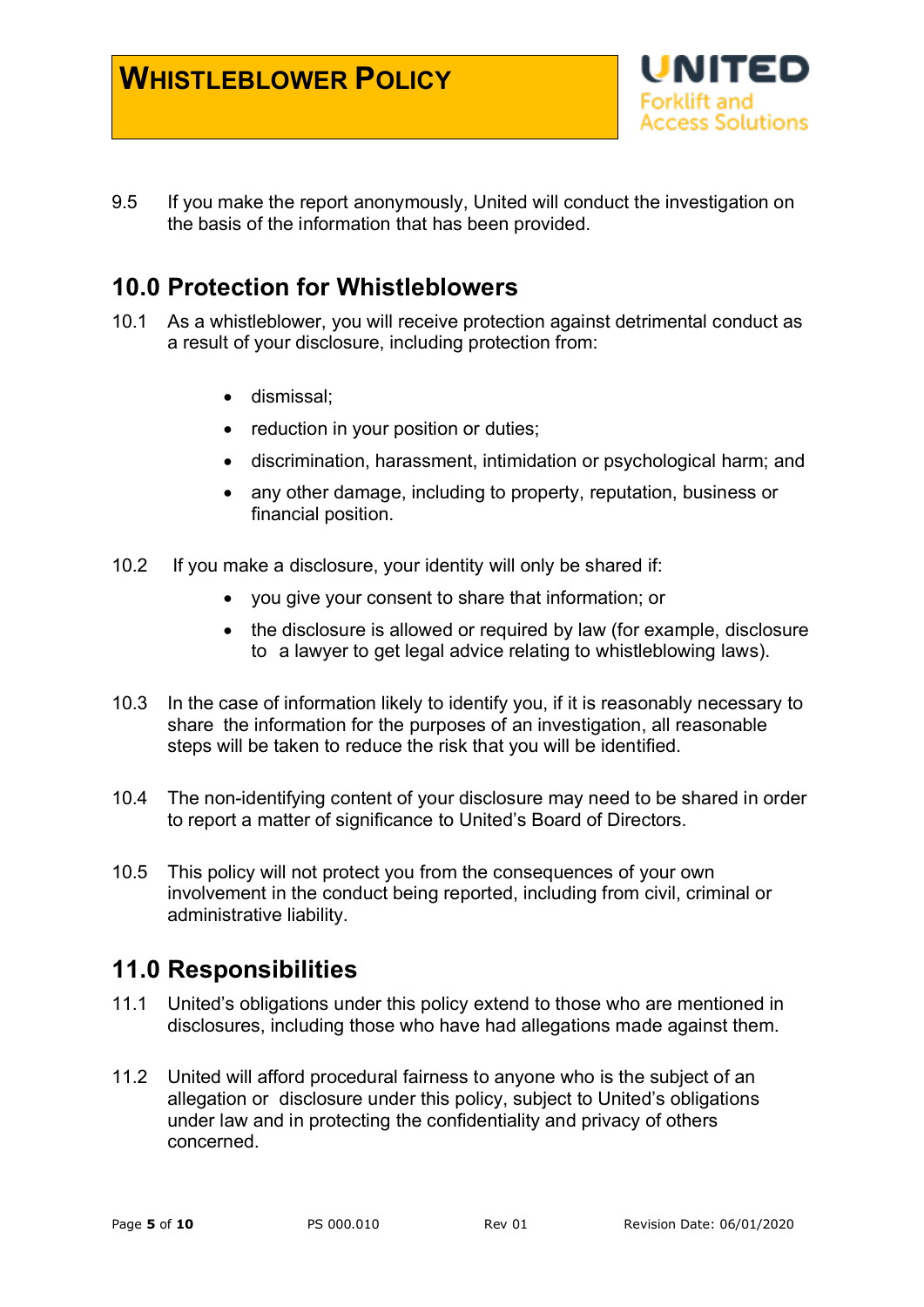

- 11.3 United will ensure that all investigations are conducted in a fair and unbiased manner and comply with all legal requirements.
- 11.4 Reports under this policy may have serious consequences for United and the people who are the subject of the claims. You will be appropriately disciplined if you deliberately make a false or malicious report under this policy.

### <span id="page-5-0"></span>**12.0 Breach of the Policy**

- 12.1 A breach of this policy may be regarded as serious misconduct, leading to disciplinary action, which may include termination of employment or engagement.
- 12.2 A breach of this policy may also expose an individual to criminal and civil liability and could result in imprisonment or in the imposition of a significant financial penalty.

### <span id="page-5-1"></span>**13.0 Availability and Review of Policy**

- 13.1 This policy is available to all officers and employees of United by publication on United's internal network. It is also available on request, including to suppliers and other parties who may be eligible whistleblowers under the terms of this policy.
- 13.2 This policy operates alongside all other relevant United policies and nothing in this policy or any other United policy is intended to restrict your rights in accordance with any relevant law, regulation or other requirement.
- 13.3 This policy will be reviewed annually and will not be amended without the approval of United's Board of Directors.

# <span id="page-5-2"></span>**14.0 Questions**

Please direct any questions about this policy to the Elphinstone Group General Counsel or Chief Financial Officer.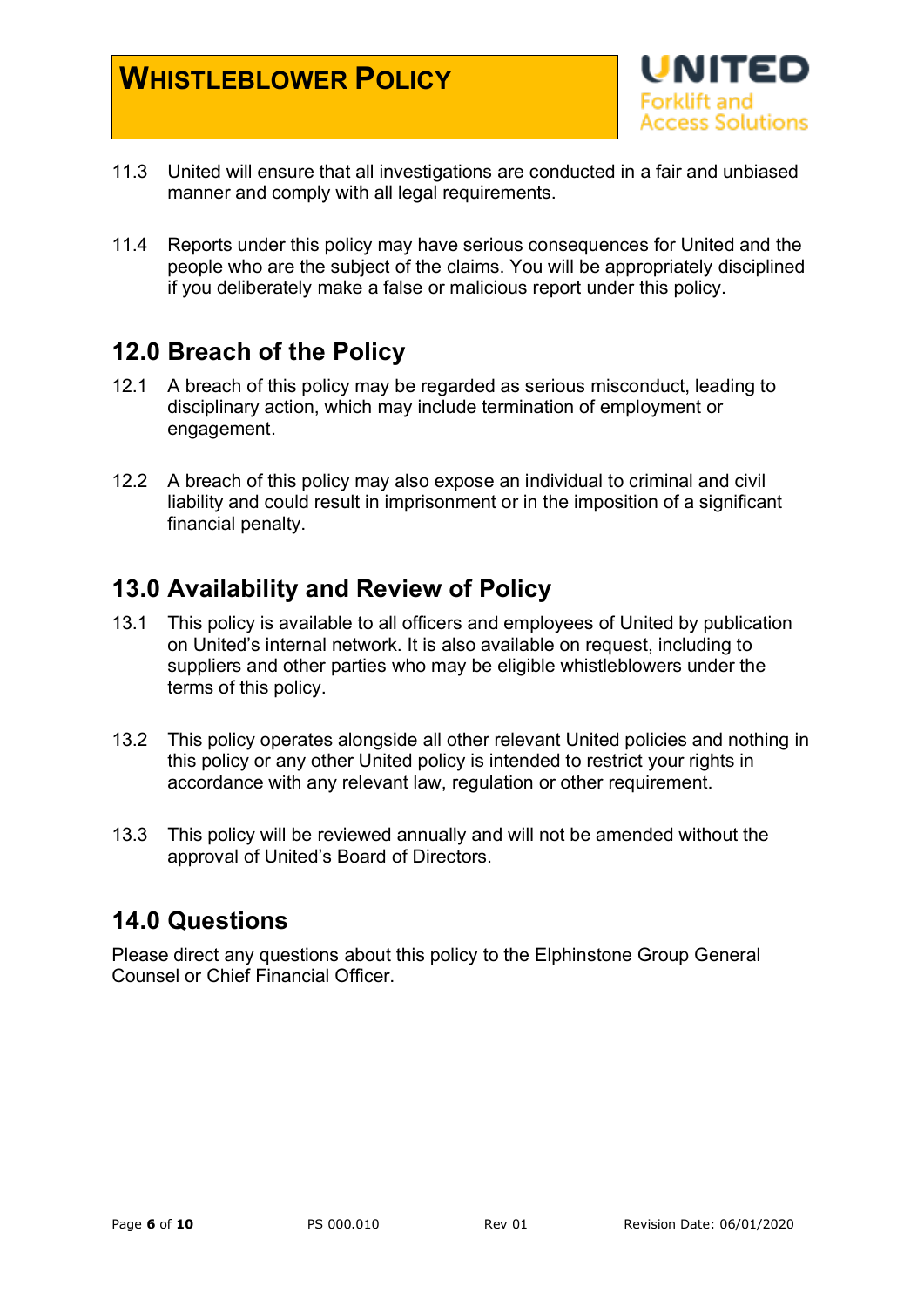

# <span id="page-6-0"></span>**Annexure 1 – Special Protections under the Corporations Act**

The following criteria apply in order for disclosures to be protected under the Corporations Act.

#### **1. WHISTLEBLOWER IDENTITY**

The whistleblower must be one of the following:

- (a) an officer or employee of United;
- (b) a supplier of goods or services to United, or an employee of a supplier;
- (c) an associate of United, for example an officer of a related entity; or
- (d) a relative, dependent or a dependent of a spouse of any of the people referred to in (a), (b) or (c).

#### **2. RECIPIENT**

The whistleblower (identified in 1 above) must make their report to one of the following:

- (a) a Whistleblower Disclosure Officer identified in section 5 of this policy;
- (b) an officer or senior manager of United or a related body corporate of United;
- (c) United's external auditor (or a member of the audit team);
- (d) the Australian Securities and Investments Commission **(ASIC)** or the Australian Prudential Regulation Authority **(APRA);** or
- (e) a legal practitioner for the purpose of obtaining legal advice or legal representation in relation to the operation of the whistleblower provisions of the Corporations Act.

There are also some very limited circumstances in which a whistleblower may make a report to a parliamentarian or journalist if grounds for a 'public interest' or 'emergency' disclosure exist. The Corporations Act contains numerous requirements for this type of disclosure to gain protection and we recommend you seek legal advice prior to considering making such a disclosure.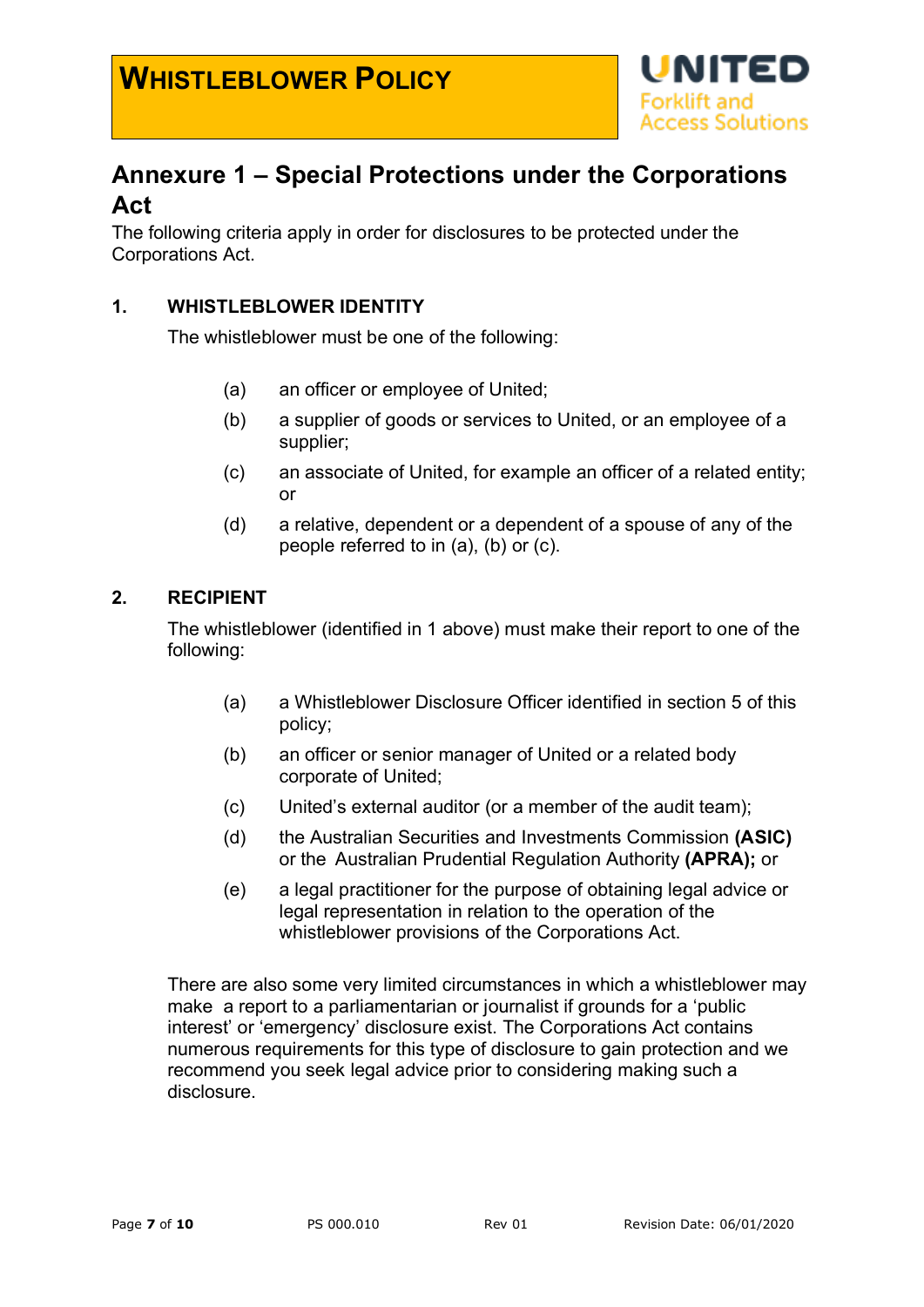

#### **3. THE DISCLOSURE**

The protections will apply to the whistleblower even if the information disclosed turns out to be incorrect, as long as the whistleblower has reasonable grounds to suspect that the disclosed information concerns *misconduct* or an *improper state of affairs* or *circumstances* in relation to United or a related body corporate of United.

Examples of misconduct or improper state of affairs or circumstances that the disclosure may relate to include:

- breaches of or offences against specific legislation, including the Corporations Act, which may include insider trading, insolvent trading, breach of continuous disclosure rules, failure to keep accurate financial records, falsification of accounts, failure of a director or other officer in their duties, including to act with the care and diligence a reasonable person would exercise, to act in good faith in the best interests of the company or failure to give notice of a material personal interest;
- offences against other laws of the Commonwealth that are punishable by imprisonment for a period of 12 months or more; or
- conduct that represents a danger to the public or to the financial system.

#### **4. THE PROTECTIONS**

If items 1, 2 and 3 above are satisfied, then the following protections under the Corporations Act apply to the whistleblower:

- (a) the whistleblower will be immune from any civil, criminal or administrative liability (including disciplinary action) for making the disclosure;
- (b) no contractual or other remedy may be enforced, and no contractual or other right may be exercised against, the whistleblower on the basis of the disclosure;
- (c) in some circumstances, the information disclosed by the whistleblower cannot be used against them in criminal proceedings or in proceedings for the imposition of a penalty;
- (d) the whistleblower will be protected from detrimental conduct, and anyone who causes or threatens detriment to the whistleblower or a person connected to the whistleblower because of the whistleblowing (or suspected whistleblowing) may be guilty of an offence and/or liable for damages;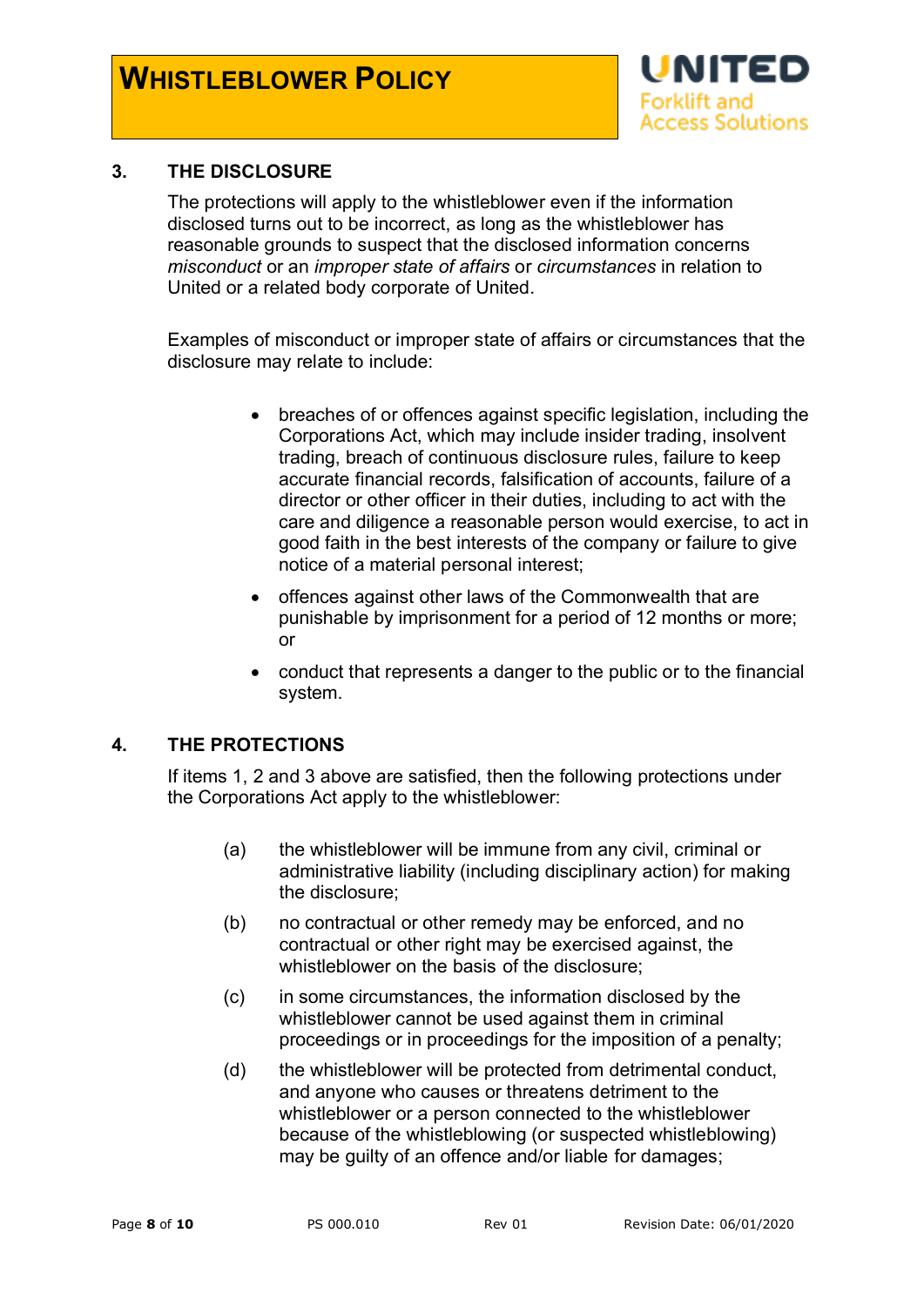# **WHISTLEBLOWER POLICY**



- (e) a whistleblower's identity cannot be disclosed to a Court or tribunal except in circumstances where it is considered necessary; and
- (f) the confidentiality and anonymity of the whistleblower must be protected and it is an offence for a person receiving a report from a whistleblower to disclose the substance of the report or the identity of the whistleblower, without the whistleblower's consent, to anyone except ASIC, APRA, the Australian Federal Police or a legal practitioner for the purpose of obtaining legal advice or representation in relation to the report.